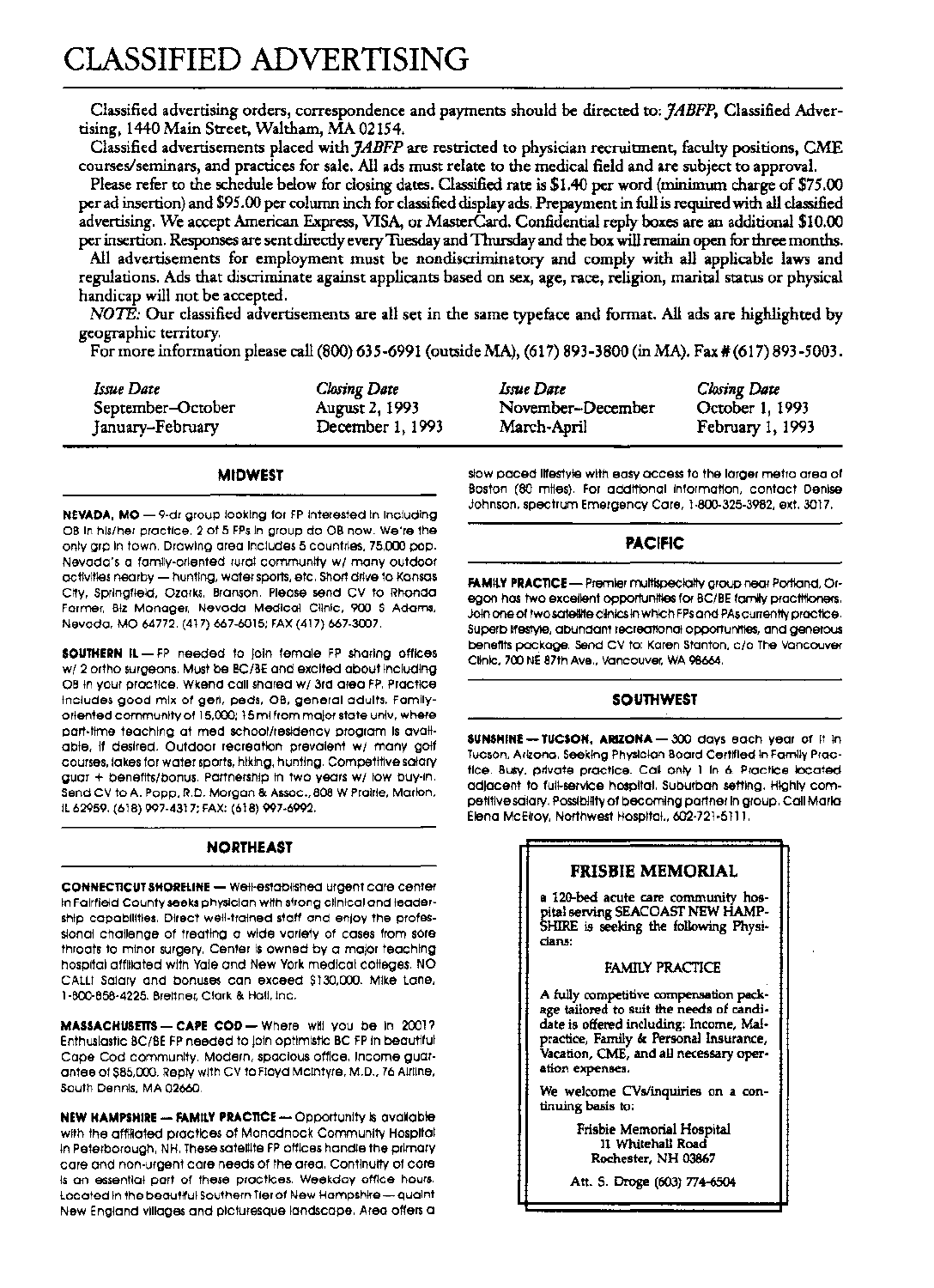CLINICAL FACULTY - In the Heart of America, Health Midwest, a multi-hospital system in Kansas City, Missouri is actively recruiting Family Practice Faculty members to the Goppert Family Care Center, located in Kansas City, Missouri. Two faculty members who do OB are needed. Candidates must hold M.D. degrees, be Board Certified in Family Medicine, and possess a strong clinical background.

A comfortable lifestyle with affordable housing in an area of rolling hills with four seasons, excellent schools, universities, four-star restaurants, cultural amenities, and major league sporting events awaits you in Kansas City, the City of Fountains.

Please send a curriculum vitae to Marcia Cordell, Vice President, Physician Recruitment, 2316 E. Meyer Boulevard, Kansas City, Missouri 64132.

> ORDER TOLL FREE 1.800.843.6356

### N  $\Omega$ W  $\overline{\mathbf{V}}$ A L A B Τ. E

## AN ESSENTIAL GUIDE FOR THE PRIMAI CARE PRACTITION

Here at last is practical guidance on the primary care of HIV infected patients, collected from recent issues of *AIDS Clinical Care.* This 48~page handbook covers the following topics:

- Identifying patients at risk for HIV infection'
- Establishing a primary care relationship
- Taking an initial HIV-related history
- The physical exam in HIV infection
- Laboratory tests for monitoring HIV infection
- Prognostic markers
- Antiretroviral therapy
- Prophylaxis for *Pneumocystis carinii* pneumonia
- Immunizations
- Charting materials
- Overview: Primary care of symptomatic patients
- Approach to symptoms in the outpatient setting
- Preparing for disability and death<br>• Preparing for disability and death<br>• Messex business Medical Society



| MUNITION DE NOUS                                                                                                                                                           | free de                                                                                  |
|----------------------------------------------------------------------------------------------------------------------------------------------------------------------------|------------------------------------------------------------------------------------------|
| <b>THES!</b> Care Approach <b>@</b> \$9.95 (1 copy); \$8.95 (2-19 copies);<br>$\blacktriangleright$ \$7.95 (20+ copies). Prices include postage and handling. <sup>*</sup> |                                                                                          |
| $\Box$ Enclosed is a check for a total of $\ddot{\bm{5}}$                                                                                                                  | "All orders must be prepaid.                                                             |
| a Please charge my __ VISA __ MasterCard __ American Express                                                                                                               | Make checks payable to:<br>The Massachusetts Medical Society                             |
| $\mathbb{E}$ Exp. Date $\mathbb{E}$ $\mathbb{E}$ $\mathbb{E}$<br>$Card \sim$                                                                                               | Massachuserts rendents must add 5%<br>sales tax. Please allow 4–6 weeks for<br>delivery. |
|                                                                                                                                                                            | Send to: P.O. Box 9137<br>Waltham, MA 02254-9130                                         |
|                                                                                                                                                                            | Order by PAX: (617) 893-0413 or call                                                     |
|                                                                                                                                                                            | TOLL FREE: 1-800-843-6356                                                                |
|                                                                                                                                                                            | In Massachusetts: 617-893-3800 x1199                                                     |
| $C_{\text{H}}(y_{1}, \ldots, y_{n})$ , $\ldots$ , $\ldots$ , $\ldots$ State $\ldots$ , $Z_{\text{H}}$ , $\ldots$ , $\ldots$                                                | Please inquire about international rates.<br>  ISBN 0-910133-35-2<br>SBOH <sub>1</sub>   |

|                                            | NEW!<br>Reprints from AIDS CHNICAL CARL |  |
|--------------------------------------------|-----------------------------------------|--|
| INFECTION<br>A Primary<br>Care<br>Approach |                                         |  |
| Frederk<br>Bruce                           |                                         |  |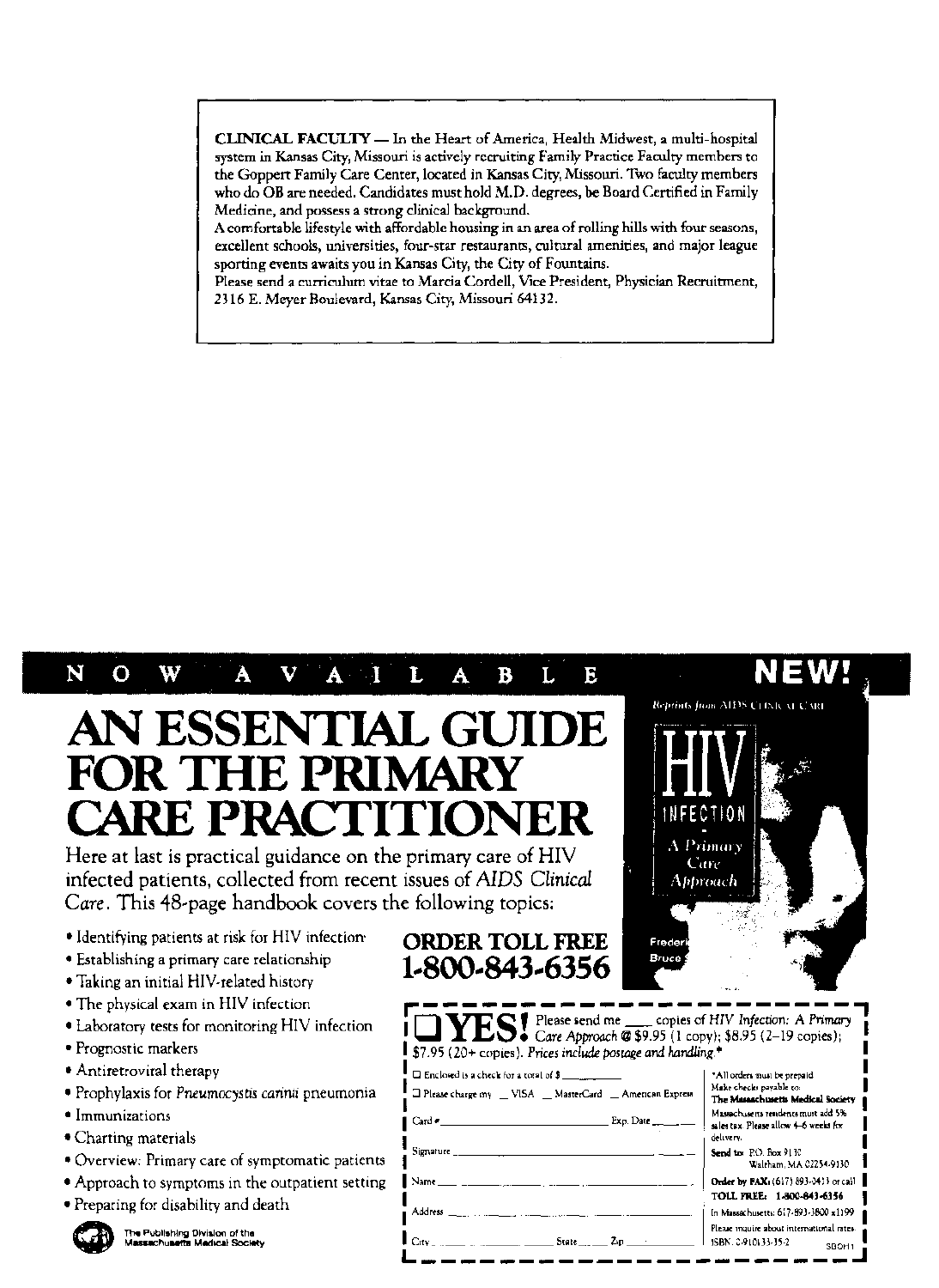# **You're looking at the answer to your recruitment problems!**



It's the *Journal of the American Board of Family Practice.*  Where you reach the best job candidates. More of them. More often. To find out more, just contact Classified Advertising at (617) 893-3800.



The Journal of the American Board of **Family Practice**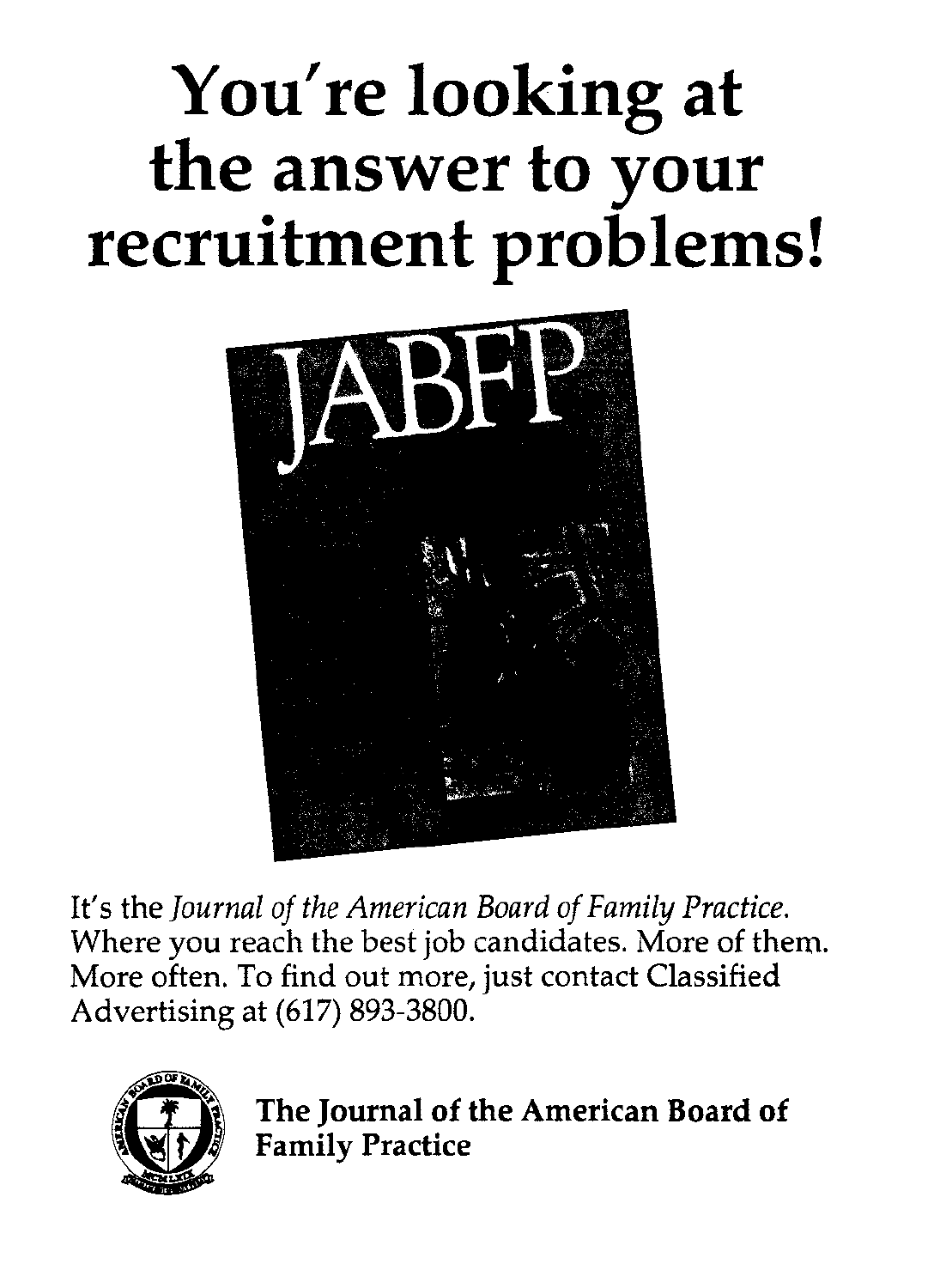## **CARE plants the most wonderful seeds on earth.**

Seeds of self-sufficiency that help starving people become healthy, productive people. And we do it village by village by village. Please help us turn cries for help into the laughter of hope.

 $\mathcal{B}^{\rho}$  , and



CARE